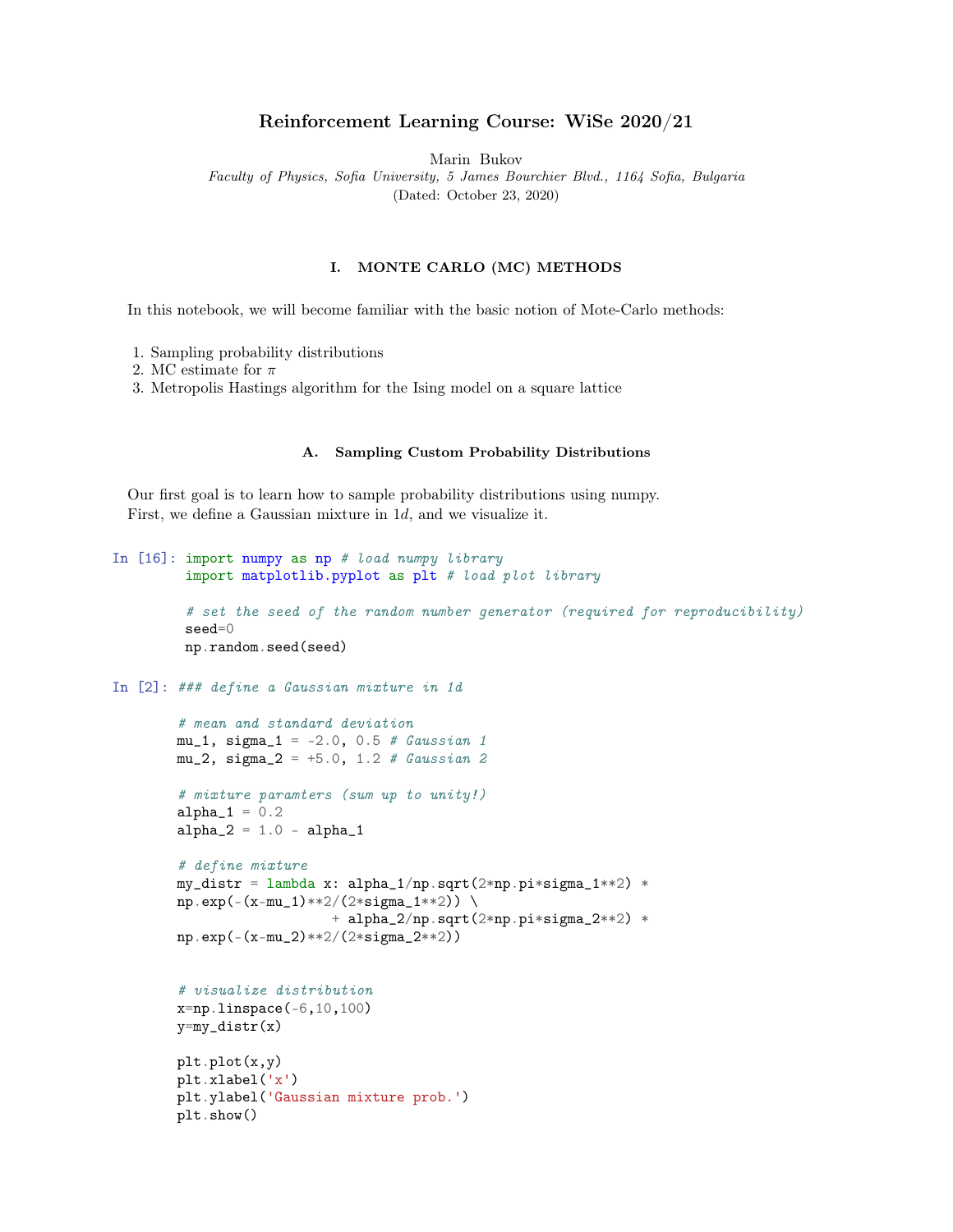

In order to sample from this distribution, we first need to discretize it (numerical programs work (mostly) with numbers, not expressions). To this end, we sample 100 points uniformly at random, and evaluate the distribution on these points.

```
In [3]: # sample M random numbers uniformly from the interval f(-6.0, +10.0)$
        M=100
        x_random=np.random.uniform(-6.0,10.0,M)
        # evaluate distribution at these random points
        y_random=my_distr(x_random)
        # define discrete distribution as an array (keep in mind the normalization!)
        my_distr_approx=y_random/np.sum(y_random)
        # create a sample fro the Gaussian mixture (REQUIRES distribution to be<sub>U</sub>
 \rightarrownormalized!)
        N=1000 # sample size
        x_sample=np.random.choice(x_random,p=my_distr_approx,size=N)
        # plot result
        plt.clf() # clear figure
        plt.scatter(x_random,y_random,label='discrete distr. (not normalized)') # plot_{\text{L}}\rightarrowthe
        random points
        plt.scatter(x_sample,0*x_sample,color='r',label='sample') # plot the sample only
        plt.xml( -6.0, 10.0) # fix plot limits
        plt.legend()
        plt.xlabel('x')
        plt.ylabel('distr.')
        plt.show()
```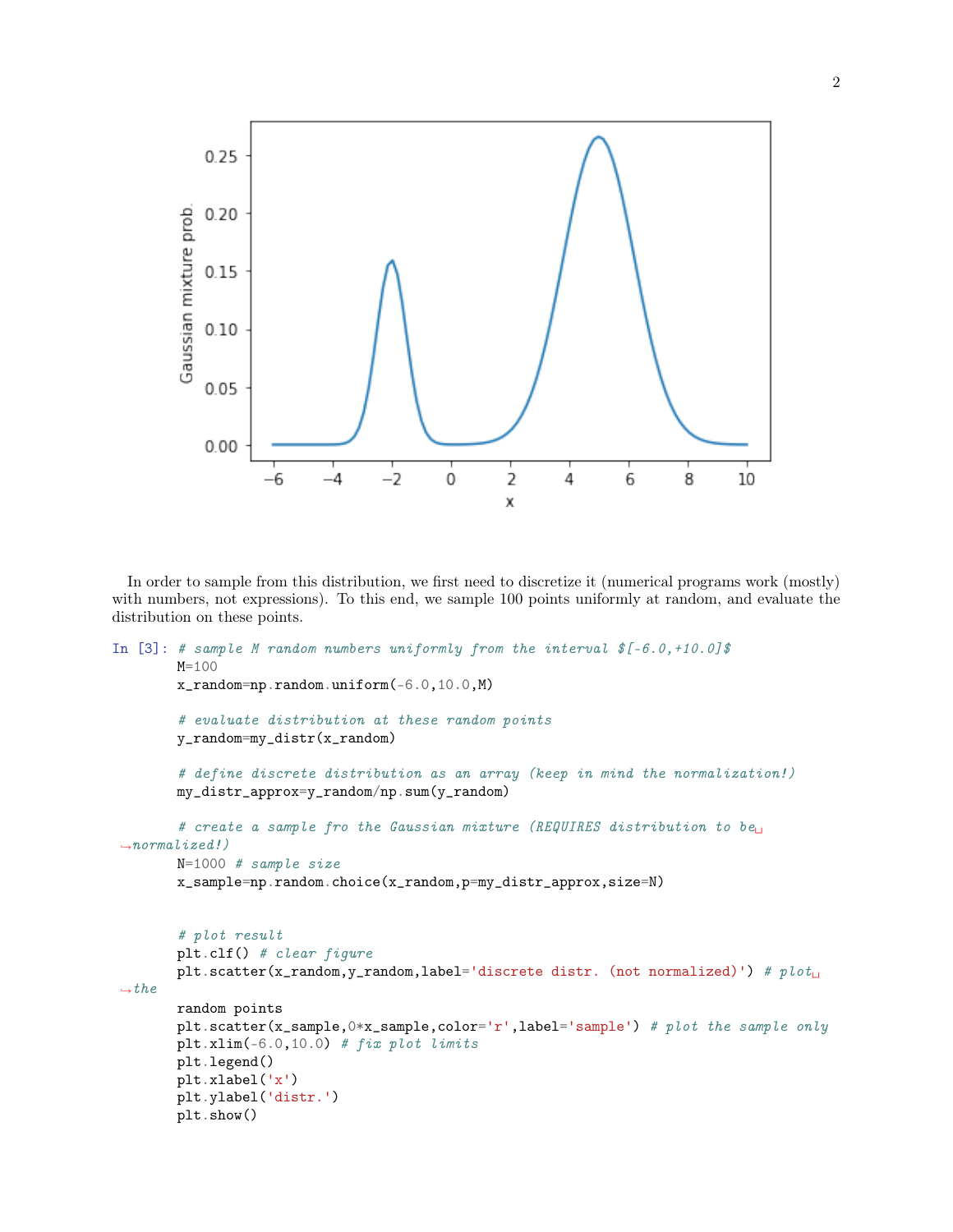

To recover empirically the original distribution from the sample, we can build a histogram:

```
In [4]: fig, (ax1,ax2) = plt.subplots(1,2,figsize=(10,4)) # 1 row, 2 columns
```

```
hist_object_1 = ax1.hist(x_sample,bins=20,color='red')
    ax1.set_xlim(-6.0,10.0)
    ax1.set_xlabel('x')
    ax1.set_ylabel('distr. (not normalized)')
   hist_object_2 = ax2.hist(x_sample,bins=20,color='blue',density=True)
    ax2.set_xlim(-6.0,10.0)
    ax2.set_xlabel('x')
    ax2.set_ylabel('distr. (normalized)')
   plt.show()250
                                                                 0.4200
distr. (not normalized)
                                                              distr. (normalized)<br>\frac{1}{2}<br>\frac{1}{2}<br>\frac{1}{2}150
   100
                                                                 0.150
     0
                                                                  0.0-2\frac{1}{2}\frac{1}{4}\overline{6}\overline{8}10-2\frac{1}{2}\frac{1}{4}\overline{6}-6-4\mathsf{O}\xspace-6-40
                                                                                                                   8
                                                                                                                         10
                                                                                                \overline{\mathsf{x}}
```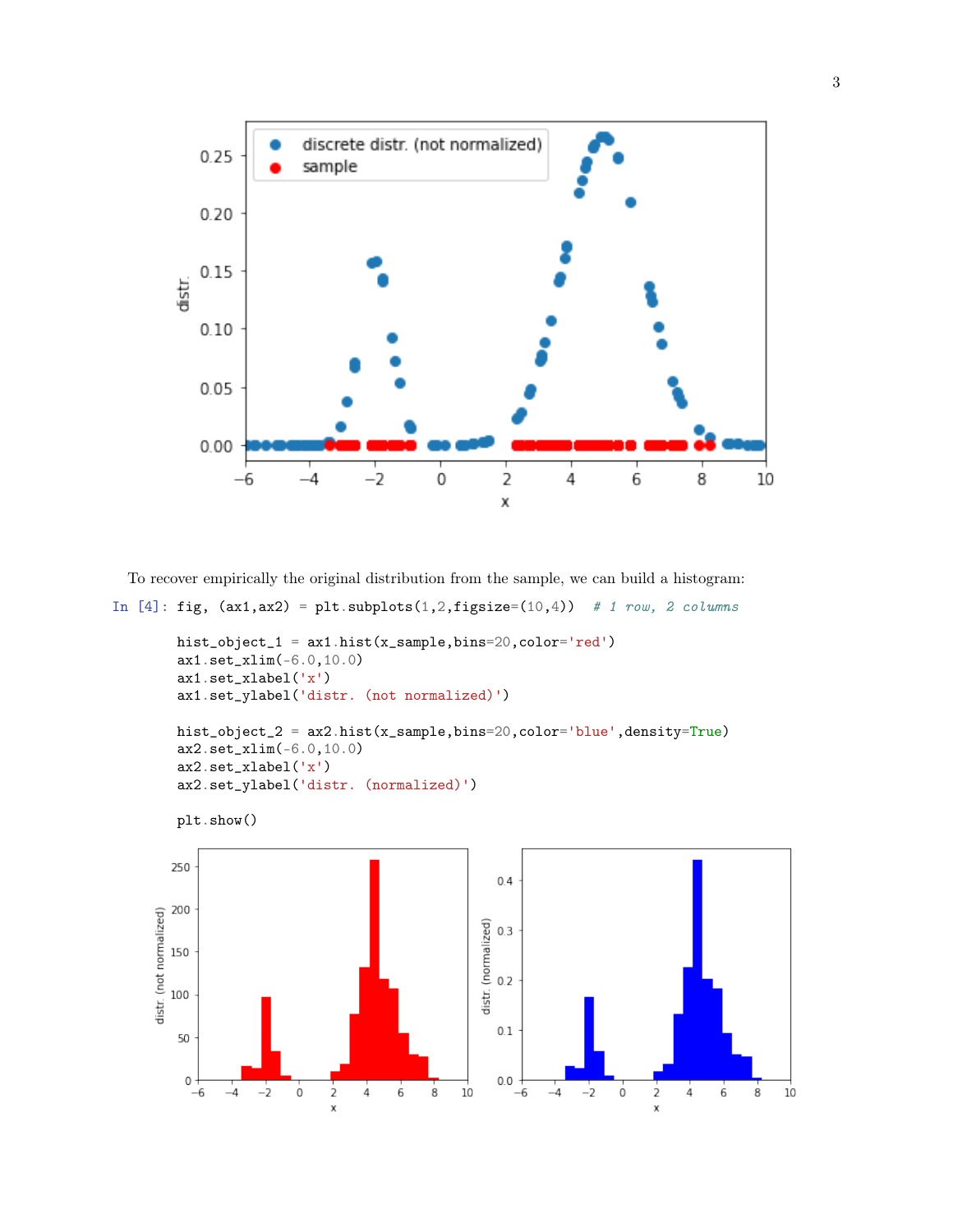#### B. Monte Carlo Estimate of  $\pi$

Consider a square of side d, and inscribe a circle of radius  $r = d/2$  in it. The ratio of the area of the circle to the area of the square is

$$
\frac{A_{\text{circle}}}{A_{\text{square}}} = \frac{\pi}{4}
$$

which is propoertional to  $\pi$ . Therefore, if we can use MC sampling to estimate the area of the circle and the square separately, we can get an approximation to the numerical value of  $\pi$ .

Below, we generate random points  $(x, y)$  from the interval  $[-1, 1] \times [-1, 1]$  which defines the square. For each point  $(x, y)$  from the square, we can compute the square distance to the origin  $(0, 0)$ :

$$
D^2 = x^2 + y^2
$$

If  $D^2 < 1$ , then  $(x, y)$  lies within the circle, otherwise it does not.

An estimate of the ratio of areas can then be obtained by counting the number of randomly chosen points which belong to the circle, and dividing this by the total number of points, restricted to the square.

The procedure can be summarized in the following steps: 1. set a fixed number of Monte Carlo points to run the simulation for 2. initialize counters for the number of points in the circle and the square, and set them to zero 1. draw a random point  $(x, y)$  inside the square (propose a state) 2. compute the squared distance  $D^2 = x^2 + y^2$  3. if  $D < 1$ , increment the circle counter (reacall: accept/reject proposed state) 4. increment the square counter 3. repeat steps 2A-2D until the number of MC points has been reached 4. estimate the value of  $\pi$  from the ratio of the counters.

```
In [5]: def MC_pi(N_MC_points=10000):
```
 $"''"$ 

```
N_MC_points: int
    number of MC points to estimate the value of \hat{\phi} | pi\hat{\phi}"""
# initialize counters
N_circle_points=0
N_square_points=0
j=0 # set auxiliary counter (can be avoided by using a for-loop)
while j<N_MC_points:
    # draw random numbers on [-1,1] \hat{=}2
    x, y = np.random.uniform(low=-1.0, high=+1.0, size=(2.))# compute square distance
    D2=x**2+y**2
    # accept point if it lies inside the circle
    if D2<1:
        # increment circle counter
        N_circle_points+=1
    # increment square counter
    N_square_points+=1
    j+=1# compute ratio approximating $\pi$
```

```
return 4.0*N_circle_points/N_square_points
```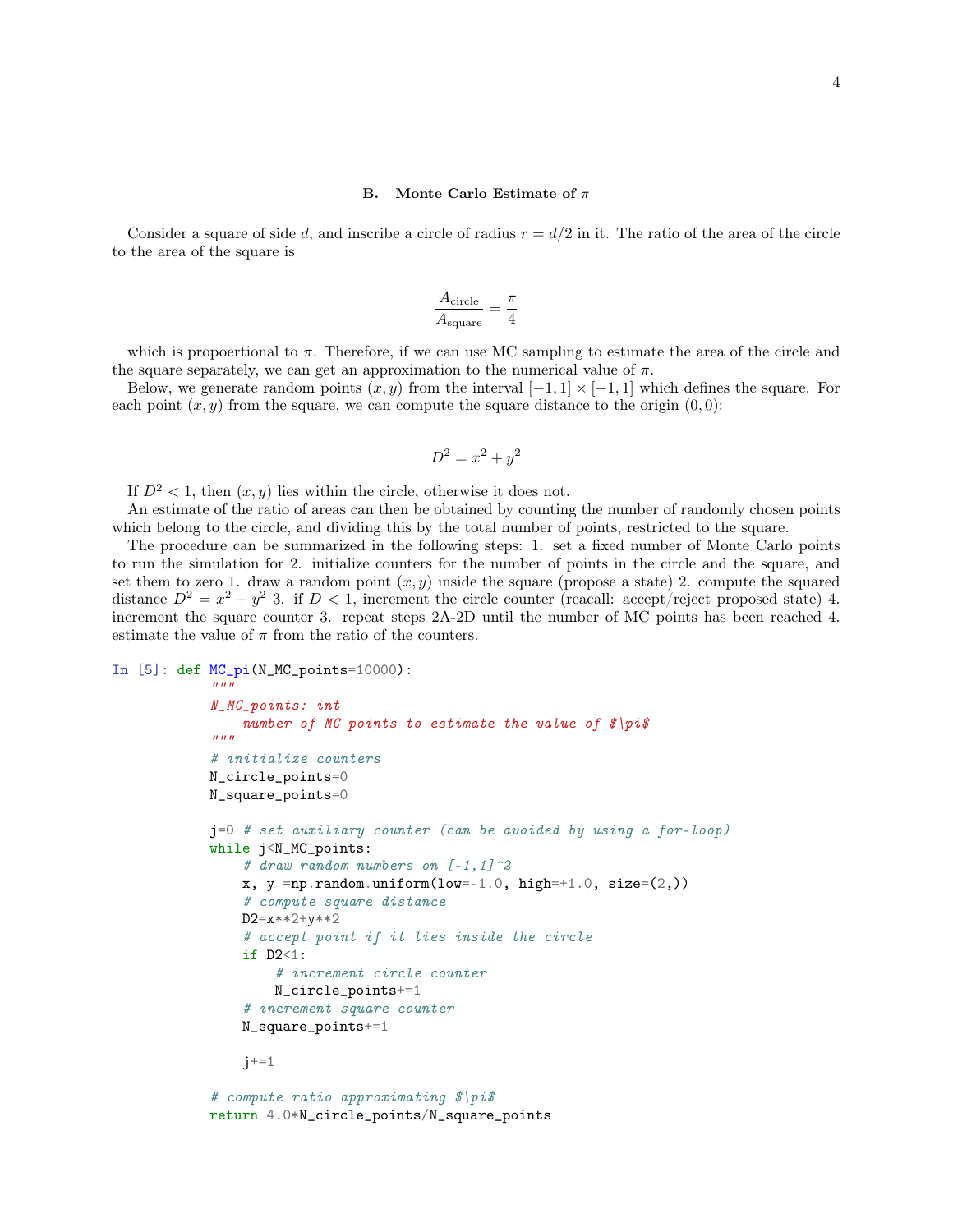```
# compute estimate
pi\_est = MC\_pi(N_MC\_points=10000)print("pi estimate is {0:0.5f} with absolute error {1:0.5}.".format(pi_est,
np.abs(np.pi-pi_est)))
```

```
pi estimate is 3.12520 with absolute error 0.016393.
```
We can loop over a logarithmic grid of MC points to see how the estimate improves:

```
In [6]: # loop over different order of magnitudes of MC points
       N_MCs=np.logspace(2,6,5)
        # preallocate data array
       pi_approx=np.zeros(N_MCs.shape, dtype=np.float64)
        # find $\pi$-estimates
       for i,N_MC_points in enumerate(N_MCs):
           pi_approx[i]=MC_pi(N_MC_points)
        # plot results
       plt.plot(N_MCs, pi_approx, '-ob', label='MC est.')
       plt.plot(N_MCs, np.pi*np.ones(N_MCs.shape), '--k', label='exact')
       plt.xscale('log') # plot x-axis on a log scale
       plt.xlabel('$N_\mathrm{MC}$')
       plt.xlabel('$\pi$ estimate')
       plt.legend()
       plt.grid()
       plt.show()
```
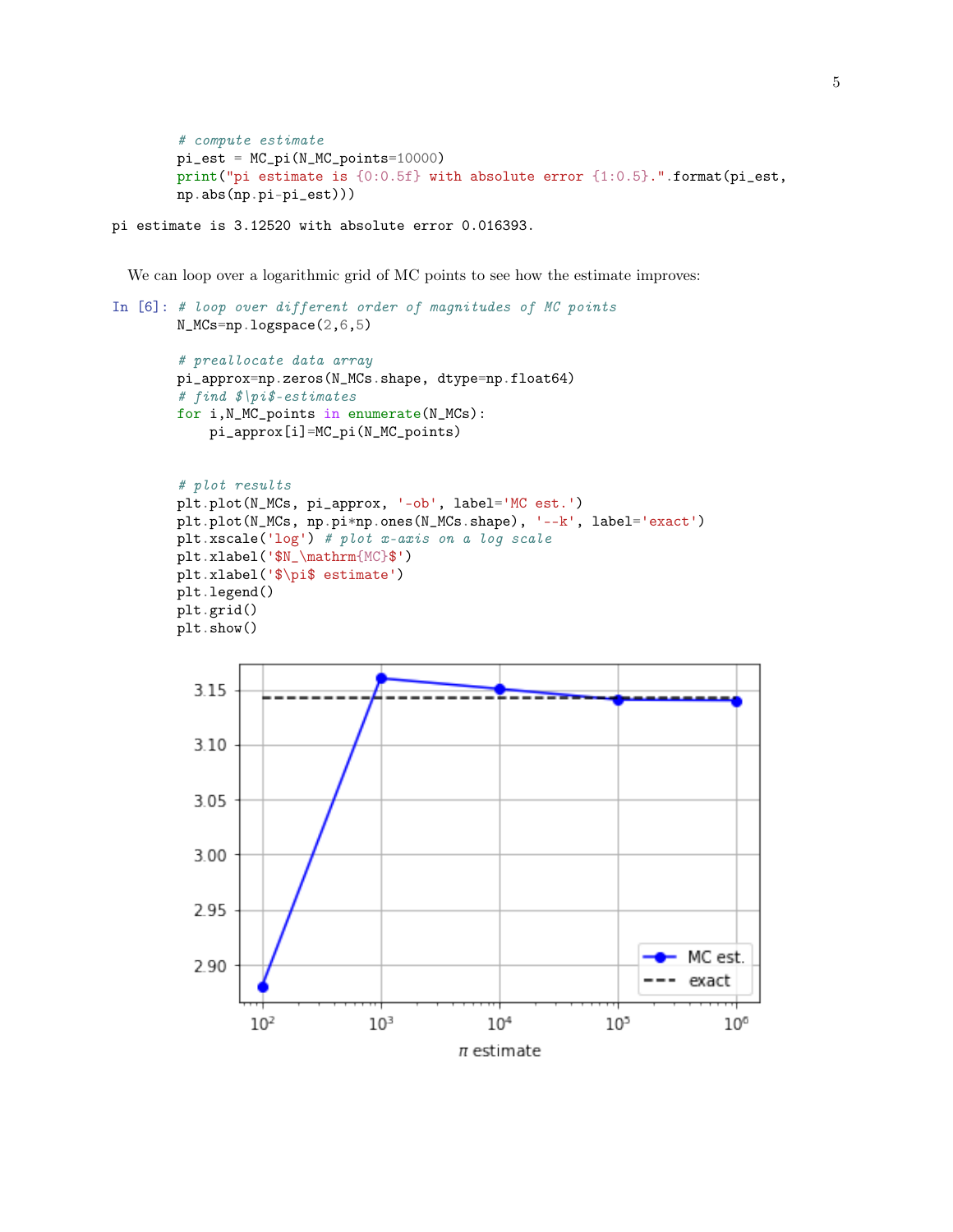#### C. Metropolis Hastings Algorithm for the 2D Ising Model

The energy function of the classical Ising model is given by

$$
H(S) = J \sum_{\langle ij \rangle} S_i S_j, \qquad S_i \in \{\pm 1\}
$$

where the lattice site indices i, j run over all nearest neighbors of a square lattice of  $L \times L$  lattice sites, and  $J$  is some arbitrary interaction energy scale. We adopt periodic boundary conditions.

Onsager proved that this model undergoes a thermal phase transition in the thermodynamic limit ( $L \rightarrow$  $\infty$ ) from an ordered ferromagnet with all spins aligned, to a disordered phase at the critical temperature  $\infty$ ) from an ordered ferromag<br> $T_c/J = 2/\log(1+\sqrt{2}) \approx 2.26.$ 

For any finite system size  $(L < \infty)$ , this critical point is expanded to a critical region around  $T_c$ .

## In [7]: import scipy.sparse as sp

```
# model parameters
       L=40 # linear system size
       J=-1.0 # Ising coupling
       N_sites=L*L # total number of lattice sites
       sites = np.arange(N_sites,dtype=np.int32) # sites [0,1,2,...]x = \text{sites}\%L # x positions for sites
       y = sites//L # y positions for sites
       T_x = (x+1)\%L + L*y # translation along x-direction
       T_y = x + L * ((y+1) \% L) # translation along y-direction
       # build 2D Ising model with nn interactions
       h_2D_nn = np.array( [ [J,i,T_x[i]] for i in range(N_sites)] + [ [J,i,T_y[i]] for
\rightarrowin
       range(N_sites)] )
       H=sp.csr_matrix((h_2D_nn[:,0], (h_2D_nn[:,1], h_2D_nn[:,2])), shape=(N_sites,
\rightarrowN_sites))
       def energy(s):
           return np.dot(s,H.dot(s))
```
Let's visualize a random spin configuration:

```
In [8]: S=2*np.random.randint(0, 2, size=N\_sites) - 1S=S.reshape(L,L)
        plt.imshow(S,vmin=-1., vmax=1., cmap='plasma_r')
        plt.show()
```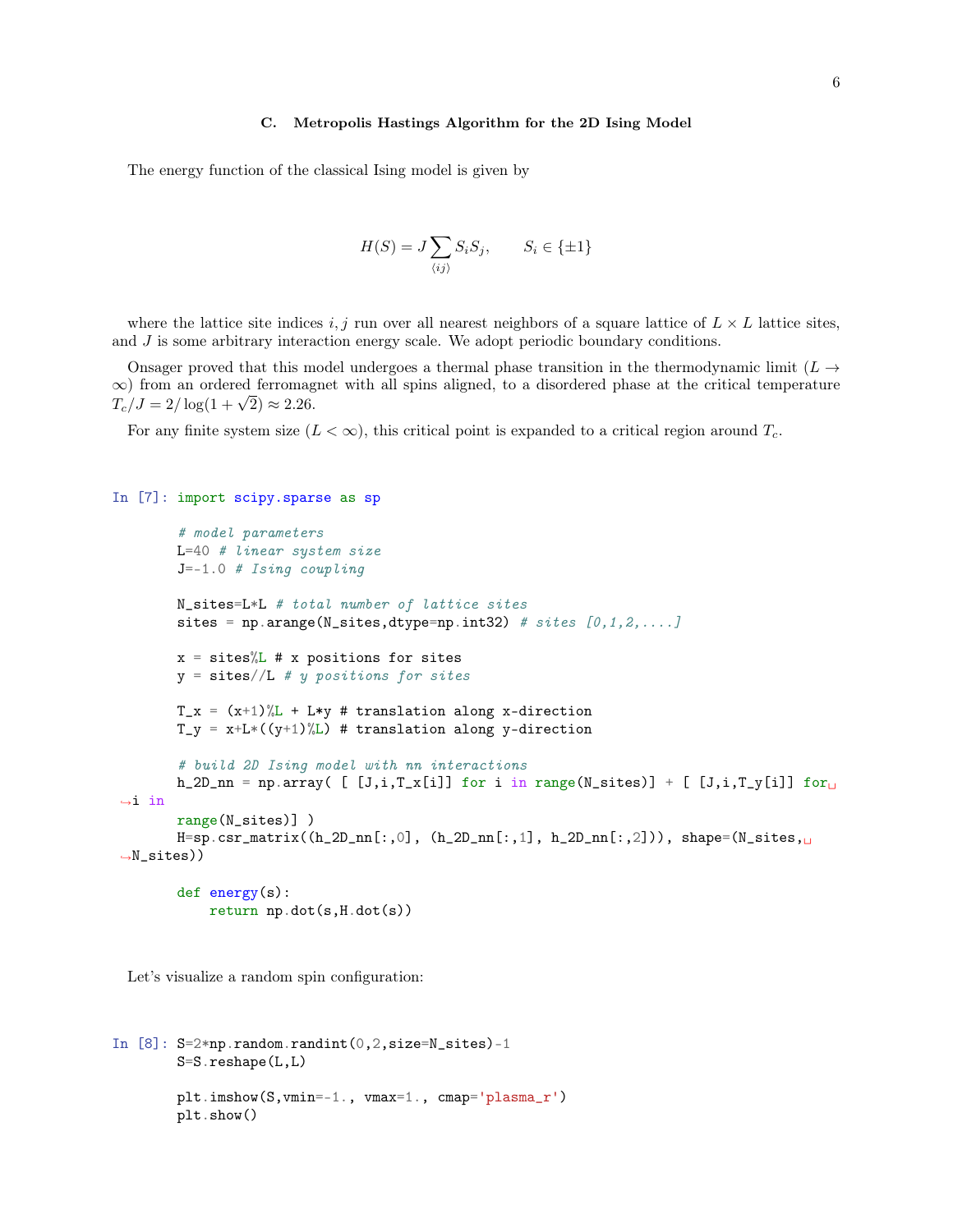

Next, we want to sample configurations from the Boltzmann distribution

$$
p(S) \propto \exp(-H(S)/T)
$$

at a temperature  $T = \beta^{-1}$ . Note that we cannot normalize this distribution because there are a total of  $2^{L^2}$ configurations, which is about  $10^{480}$  (!!!) for  $L = 40$ .

To do this, we will implement a version of the Metropolis-Hastings algorithm discussed in class.

```
In [9]: # simulation parameters
        N_MC_points=100
        corr_time=N_sites
        thermalization_time=10*N_sites
        # preallocate data
        states=np.zeros((N_MC_points,N_sites),dtype=int)
        energies=np.zeros((N_MC_points,),dtype=np.float64)
        def sample(T):
            """
            This function generates a sample of spin configurations at a fixed
 \rightarrowtemperature T.
            "''"# define initial state
            s=2*np.random.randint(0,2,size=N_sites)-1
            # compute energy
            E_s=energy(s)
            # compute inverse temperature
            beta=1.0/T
```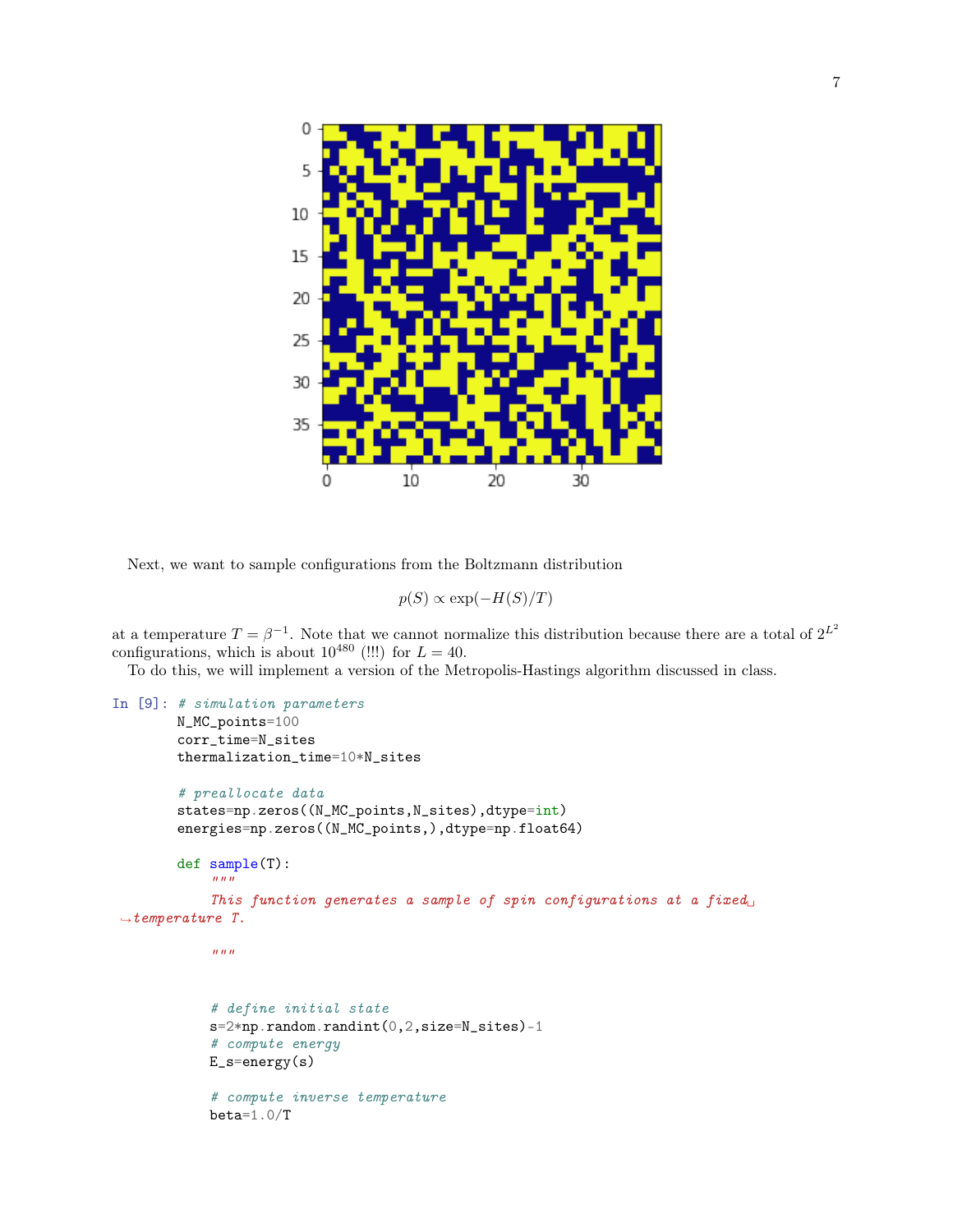```
j,k=0,0 # auxiliary counters
            while k<N_MC_points:
                t=s.copy() # copy current spin tate
                # propose a new spin state t
                i=np.random.randint(0,N_sites,)
                t[i]*=-1# compute energy
                E_t = energy(t)delta_E=E_t-E_s
                # accept/reject update
                eps=np.random.uniform(0.0,1.0)
                if eps<=np.exp(-beta*delta_E): # accept
                    s=t.copy()
                    E_s=E_t.copy()# measure (i.e. record state in the sample)
                if j%corr_time==0 and j>thermalization_time:
                    states[k]=s
                    energies[k]=E_s
                    k+1j+=1return states, energies
In [10]: T = 2.0 # choose temperature: recall: p(S) \tilde{=} exp(-H(S)/T)
         states, energies = sample(T)
In [13]: %matplotlib notebook
         import matplotlib.pyplot as plt
         import matplotlib.animation
         cmap_args=dict(vmin=-1., vmax=1., cmap='plasma_r')
         fig, ax = plt.subplots()im = ax.inshow(states[0].reshape(L,L), **camp_args)def animate(i):
             \verb|im.set_data(states[i+1].reshape(L,L)|)ax.set_title('sample number: i={0:d}'.format(i+1))
         m=8 # show every m-th frame
         ani = matplotlib.animation.FuncAnimation(fig, animate,
         frames=np.arange(1,len(states),_m)+_m)
         plt.show()
<IPython.core.display.Javascript object>
```
<IPython.core.display.HTML object>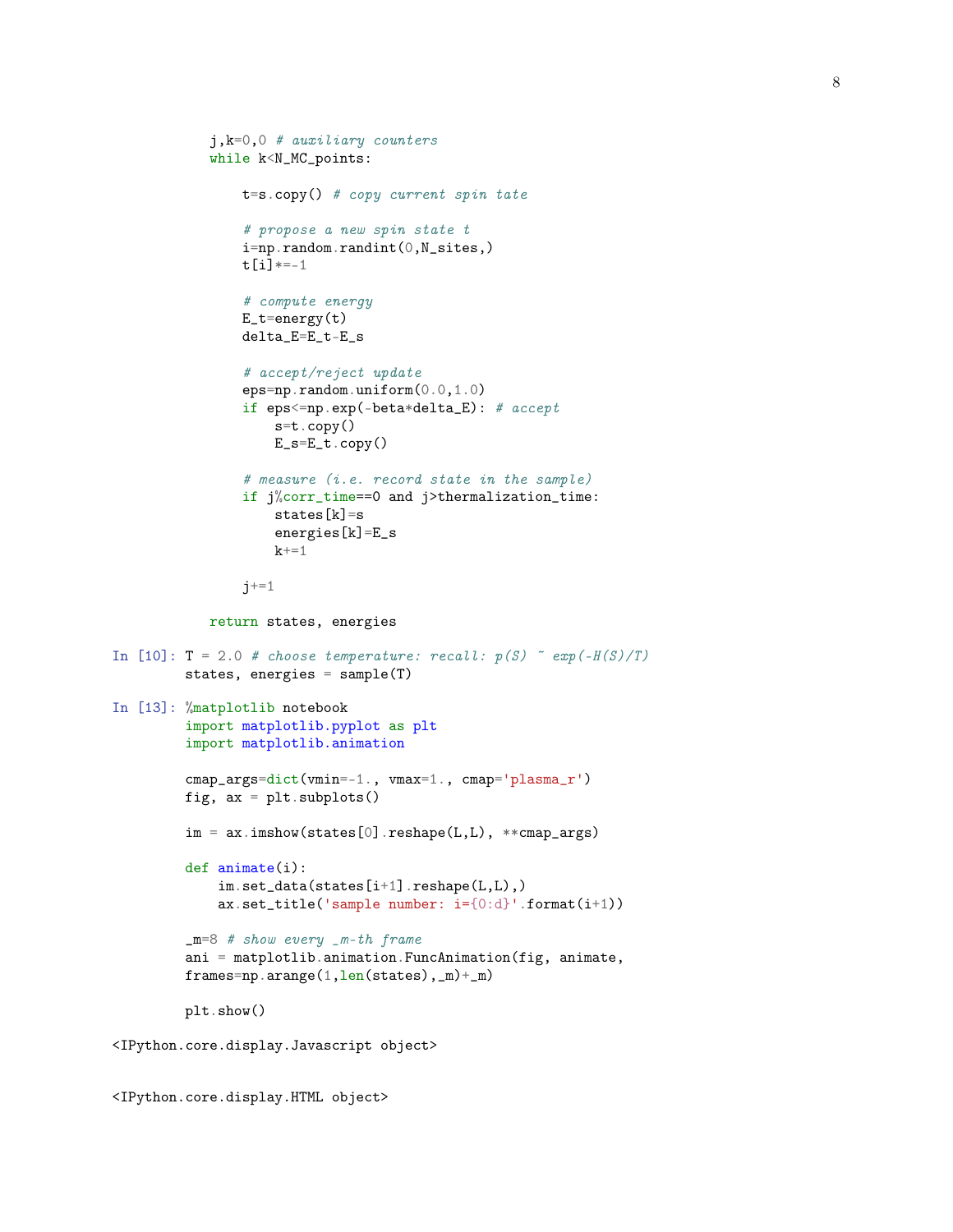Last, we want to look at arbitrary spin configurations sampled at different temperatures T.

To do this, we create a set of temperatures, and then use Metropolis-Hastings to generate a sample of spin configurations at every temperature. We then plot the last three spin configs present in the sample for every T.

```
In [14]: %matplotlib inline
         # define set of temperatures across the critical point
         T_{\texttt{v}ec=np.linspace}(1.5, 4.0, num=6)# preallocate data
         E_density=np.zeros_like(T_vec)
         M_density=np.zeros_like(T_vec)
         for T_counter, T in enumerate(T_vec):
             # run MC sampler
             states, energies = sample(T)
             # compute mean energy and magnetization
             e_density=np.mean(energies)/N_sites
             m_density=np.mean(states,)
             E_density[T_counter]=e_density
             M_density[T_counter]=m_density
             print("T={0:0.2f}, <E>={1:0.4f}, <M>={2:0.4f}".format(T, e_density,
 ,→m_density) )
             # plot data
             # get last three states in the Markov chain
             S_0=states[-1].reshape(L,L)
             S_1=states[-2].reshape(L,L)
             S_2=states[-3].reshape(L,L)
             # set colorbar parameters
             cmap_args=dict(vmin=-1., vmax=1., cmap='plasma_r')
             fig, axarr = plt.subplots(nrows=1, ncols=3)
             axarr[0].imshow(S_0,**cmap_args)
             axarr[0].set_title('spin config.: T={0:0.2f}'.format(T))
             axarr[0].tick_params(labelsize=16)
             axarr[1].imshow(S_1,**cmap_args)
             axarr[1].set_title('spin config.: T={0:0.2f}'.format(T))
             axarr[1].tick_params(labelsize=16)
             im=axarr[2].imshow(S_2,**cmap_args)
             axarr[2].set_title('spin config.: T={0:0.2f}'.format(T))
             axarr[2].tick_params(labelsize=16)
             fig.subplots_adjust(right=2.0)
             plt.show()
```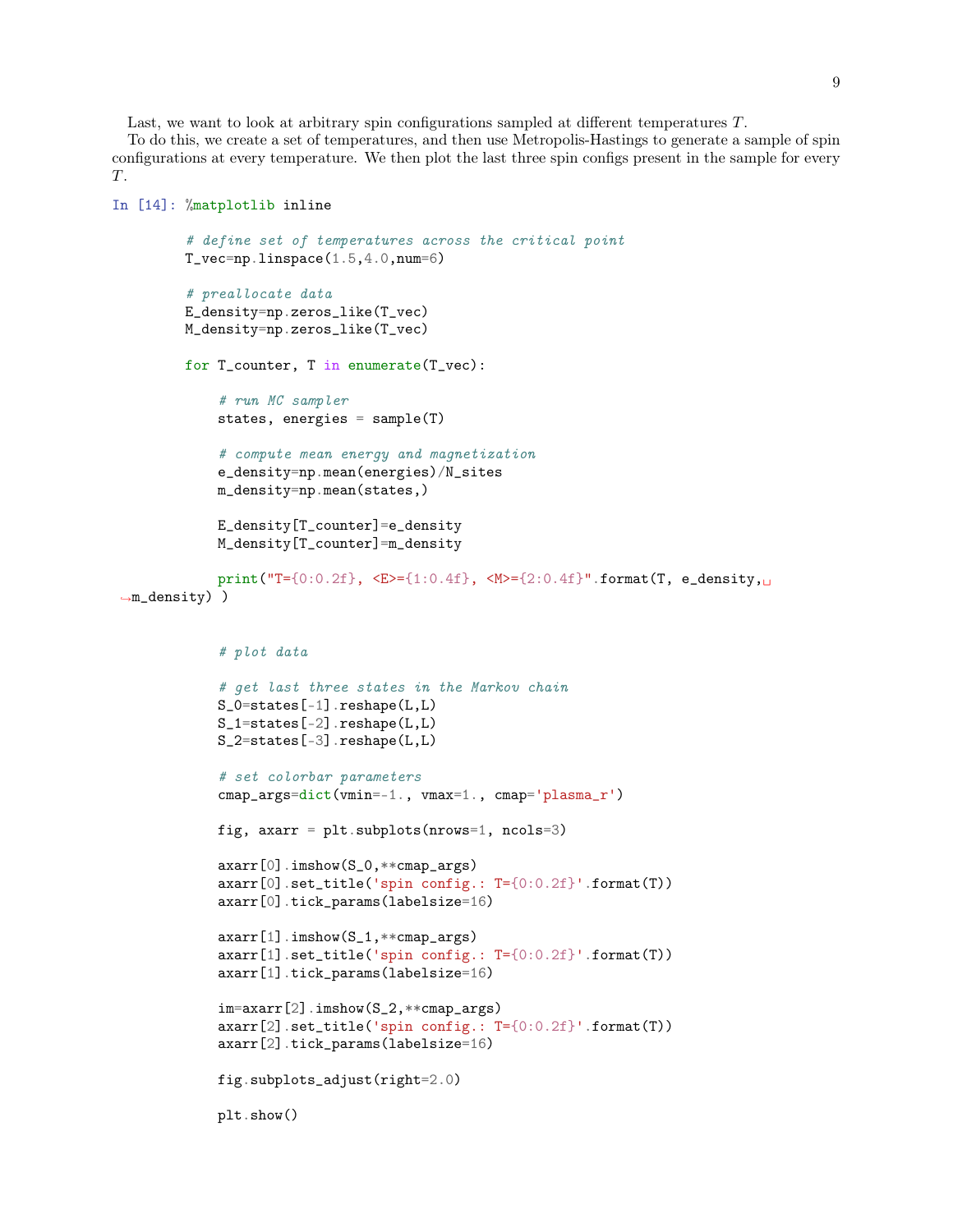

T=2.00,  $\langle E \rangle = -1.4935$ ,  $\langle M \rangle = -0.4012$ 



T=2.50, <E>=-1.0888, <M>=0.0658